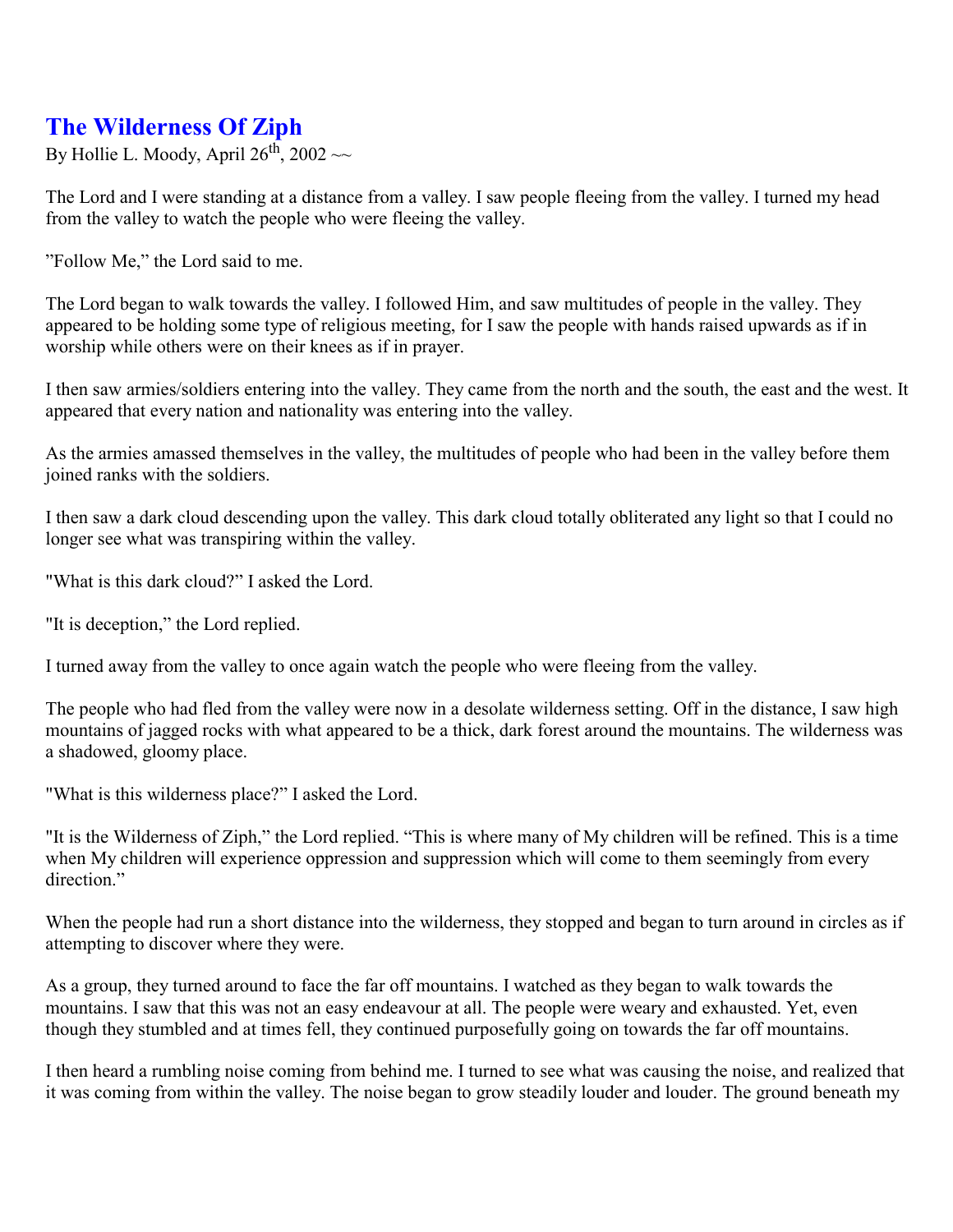feet was shaking from the intensity of the rumbling noise.

I saw as the multitudes of people and the armies from within the valley began to appear as they climbed out of the valley. With a mighty shout, the people and the armies from the valley began to chase after the group of people who were trying to make their way to the far off mountains.

As the multitudes and armies rushed past me, I was shocked and horrified to see almost hidden in the very center of this vast group of people, the form of a large dragon. I was also surprised when I looked into the faces of the people and the armies and saw that each of them had what appeared to be a blindfold over their eyes.

" Who are these people and armies from within the valley, and why are they blindfolded?" I asked the Lord. "Who is that dragon who is hiding in the midst of them?"

" The people and the armies which you see are the peoples and the nations of the earth," the Lord replied. "They have been gathered together to battle against My children. This battle has already begun in the spiritual realm. My children are already feeling the assault of the enemy upon them. The dragon which you see is the wicked one.

He has deceived and blinded the nations and the people of the world to the glorious light of truth. He is the one who opposes My will and My children."

The people in the wilderness heard the loud shouts behind them and turned to see what was causing the sounds. When they saw the large army chasing after them, they turned back around and began to run as quickly as they could towards the mountains.

I saw as the dragon who had concealed itself within the army of people spewed out of its mouth a torrent of water towards the fleeing people. Suddenly, there was an earthquake. The force of it was so great that the people were knocked to the ground. I saw as a large cleft opened up in the wilderness floor. The water from the dragon's mouth rushed into this cleft in the wilderness floor.

When the torrent of water failed to reach the fleeing people and drown them, I heard the angry roar of the dragon, along with the shouts of the armies of people.

" The floods will not overflow My children," the Lord said to me. "I will make a way of escape for My children from every assault of the enemy against them. The enemy is aware of My intentions for these fleeing people. He is attempting to thwart My plans for these people by coming against them through severe trials and tests"

I watched as the fleeing people entered into the woods that were before the mountains. The armies of blinded people caught up with the fleeing people and they also entered into the woods. The fleeing people were exhausted, yet continued to run through the woods towards the mountains.

I saw as they finally reached the mountains and began to climb quickly up the sides of the mountains. The armies of blindfolded people also began to climb up the sides of the mountains. The fleeing people were on one side of the mountain. The blindfolded people on the other side of the mountain.

Suddenly, there was an earthquake. The mountain split into two sections. The fleeing people were on one section of the split mountain; the blindfolded people were on the other section of the mountain that had split in two.